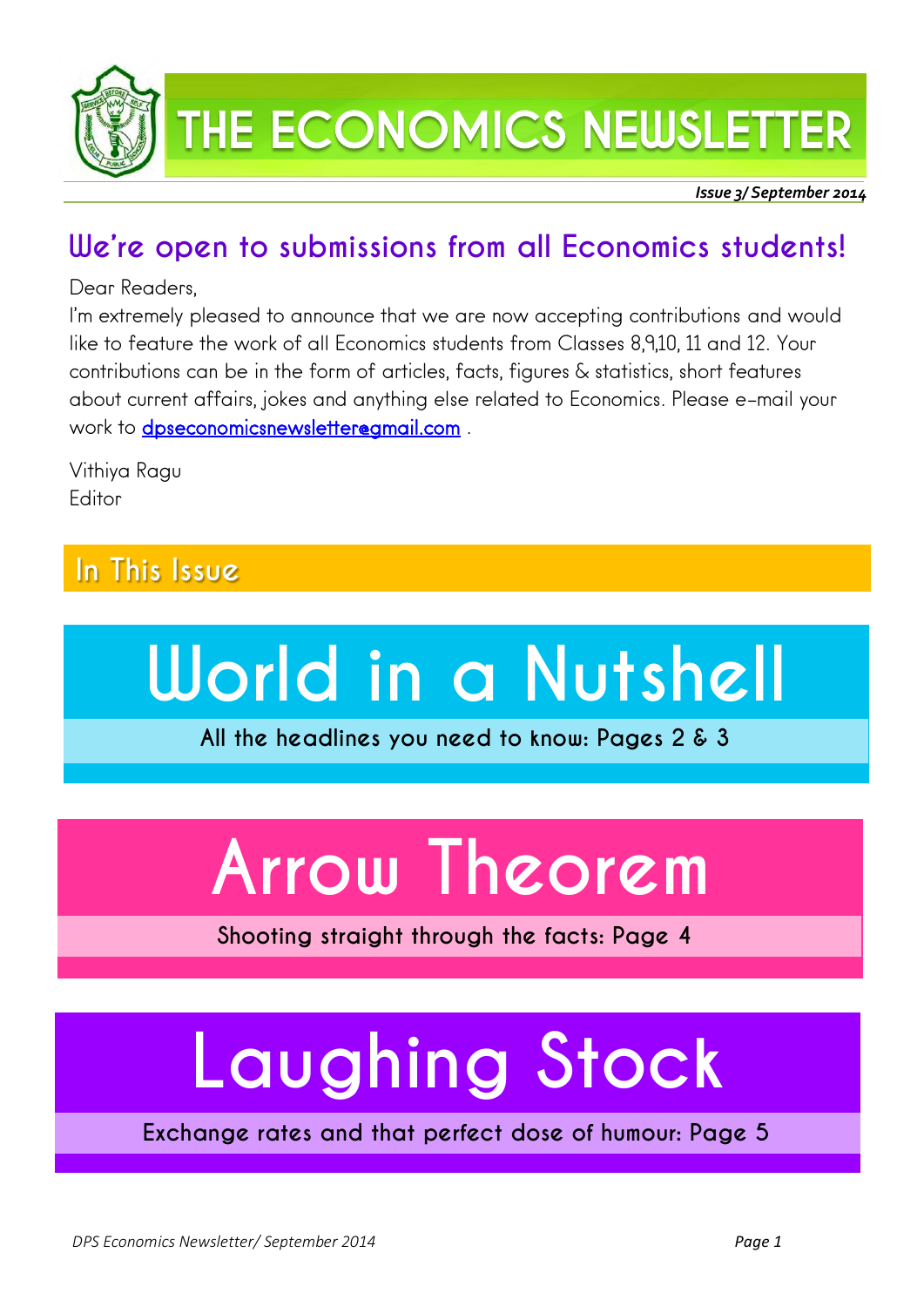## **World in a Nutshell**

*By Rishabh Kumar*

### **Economic Impact on Ukraine and Russia**

Due to the current conditions in Ukraine the country's credit rating (i.e. the ability of a country to repay its debts) have reduced from B- to CCC. This rating is a signal of high risk of default. This rating was provided by the Fitch ratings, yesterday, which keep tracks of the credit rating of 105 countries including Ukraine.

This is mostly because of the military conflict with pro-Russian separatists in the nation's east curbs business activity. Though the government have recaptured a few territories, the conflict may intensify which man cause a delay in economic revival due to damaging of Ukraine's productive assets.

"It's an indication that the quality of debt have deteriorated," said Walter Hellwig. This means that the country is falling into deeper debts which it is unable to repay. This has led to the devaluation of currency and the decline in Ukraine's economy.

The country has dealt with the matter temporarily by taking a 17 billion dollars loan from the International Monetary Fund (IMF) to solve the matter of bankruptcy.

### **India's plastic currency**

The Reserve Bank of India is planning to introduce plastic notes similar to Singaporean currency. They have planned to introduce it next year on pilot basis.

They aim to increase the life of the notes. Compared to paper currency plastic notes would last longer and also stay in better conditions. Their second aim is to improve the security of their currency by defeating the efforts of fraudsters who try to copy the style of the notes.

Raghuram Rajan, the current Governor of the RBI has said that the tender bids have been set for 1 billion notes which are to be distributed in the five major cities where the pilot testing will take place. The RBI has decided on Kochi, Mysore, Jaipur, Bhubneshwar and Shimla to be the five cities where these notes shall be issued for the testing next year.

The main reason behind this is to check the life of the notes in different weather conditions. They have also come to the conclusion that the notes of small denominations shall be used for the pilot project. He adds on by saying that in 2015 the plastic notes will be launched just after the pilot testing is done.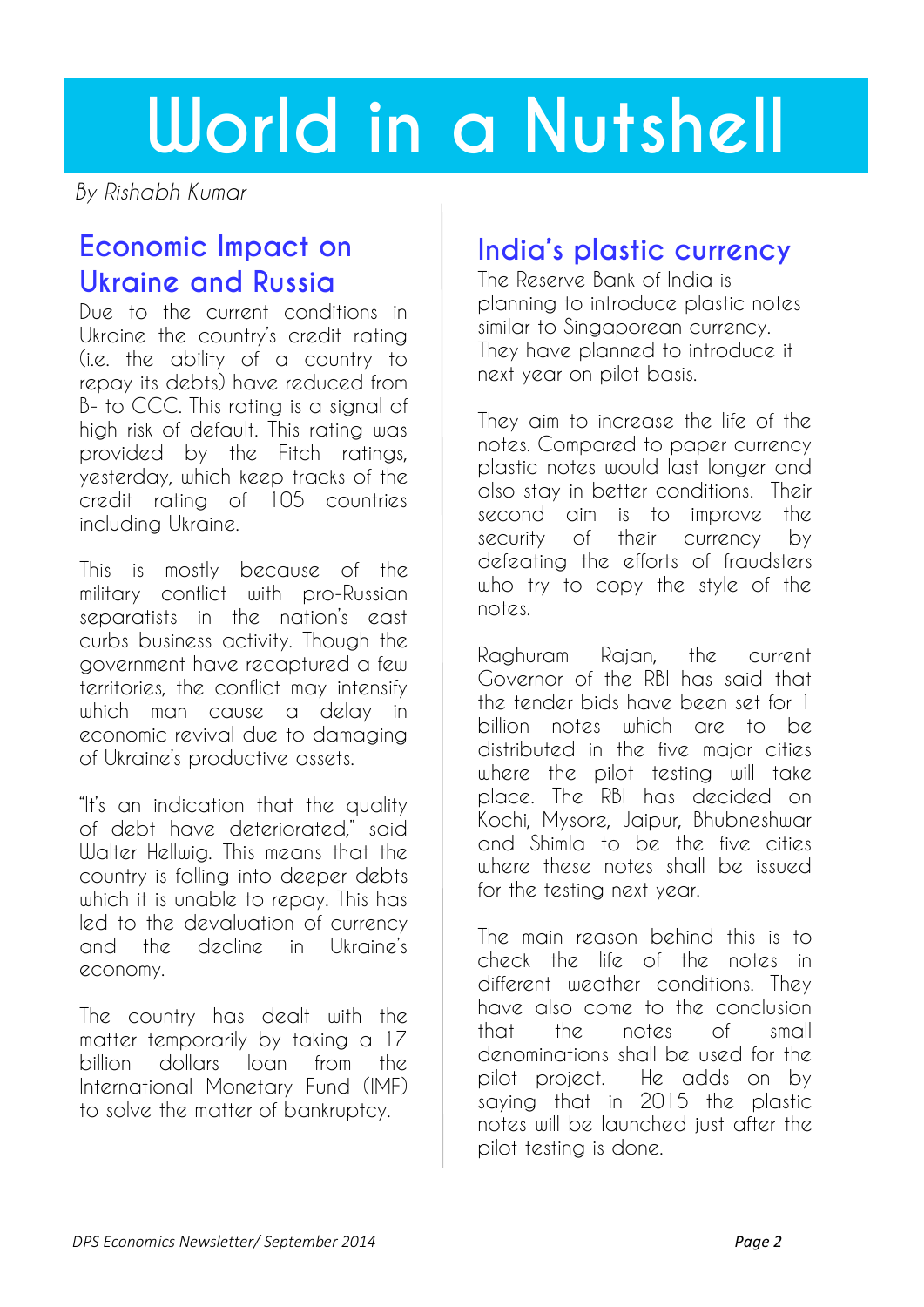## **World in a Nutshell**

*By Rishabh Kumar*

### **Abandoned houses swell bad debts in China**

Due to the fall in the property prices in eastern parts of China, the country id facing a 6.4 billion yuan loss from the bad loans. The buyers have abandoned their houses and also have stopped paying mortgages.

China's slumping property market is a drag on the world's second-biggest economy and banks' profits, with lenders' soured loans increasing for almost three years. New-home prices fell last month in 64 of 70 cities tracked by the government.

Wenzhou experienced abandoning of around 56 % of the homes due to this fall in the value of property. This was mainly seen in the high end apartments. Homes were also abandoned by borrowers left with liabilities after making guarantees for companies in financial trouble.

The city's economy expanded by 6.8% in the first half as compared to the nationwide 7.4 % expansion. It is forecasted to expand by 7.4% for the full year. This is the slowest pace since 1990.

### **Fall in Japan's sales due to tax hike**

Japan's retail sales fell more-thanforecast in June as consumer held back on spending after the recent sales tax hike. There was a drop of sales by 0.6% as compared to last year.

Most analysts had expected a fall of 0.5% which did not happen. Due to this hike their GDP has dropped to 7.1% which has happened because the consumers have held back their spending. The sales tax increased from 5% to 8% in April this year.

The economists in Japan say that this is the first hike in 17 years. They have added on that though the consumers have held on their spending the underlying economic recovery is still intact. The government is confident that by the end of this year the economy will pick up its pace.

The economics minister Akira Amari has said that, "Looking at monthly data during April-June, sales of electronics goods and those at department stores are picking up after falling sharply in April." He added on that the job market is also improving steadily and Japan's economy will recover moderately as the effect of the sales tax is subsiding.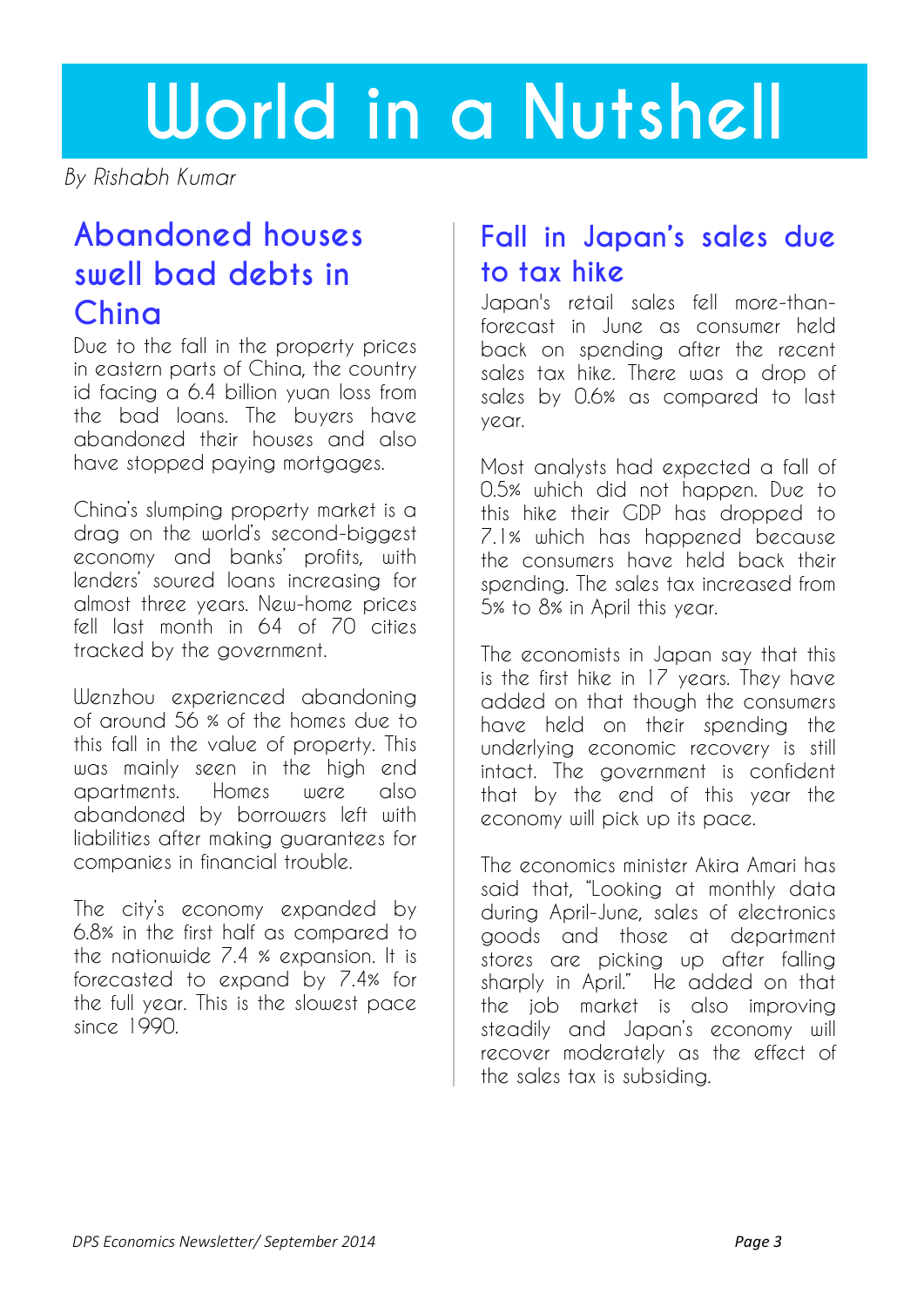## **The Arrow Theorem**

#### *By Rahul Datta*

 In [social choice theory,](http://en.wikipedia.org/wiki/Social_choice_theory) Arrow's impossibility theorem, the General Possibility Theorem, or Arrow's paradox, states that, when voters have three or more distinct alternatives (options), no [rank](http://en.wikipedia.org/wiki/Rank_order)  [order](http://en.wikipedia.org/wiki/Rank_order) [voting system](http://en.wikipedia.org/wiki/Voting_system) can convert the ranked preferences of individuals into a community-wide (complete and transitive) ranking while also meeting a pre-specified set of criteria.

The theorem is often cited in discussions of election theory as it is further interpreted by the [Gibbard](http://en.wikipedia.org/wiki/Gibbard%E2%80%93Satterthwaite_theorem)– [Satterthwaite theorem.](http://en.wikipedia.org/wiki/Gibbard%E2%80%93Satterthwaite_theorem)

The theorem is named after economist [Kenneth Arrow,](http://en.wikipedia.org/wiki/Kenneth_Arrow) who demonstrated the theorem in his doctoral thesis and popularized it in his 1951 book *[Social Choice and](http://en.wikipedia.org/wiki/Social_Choice_and_Individual_Values)  [Individual Values](http://en.wikipedia.org/wiki/Social_Choice_and_Individual_Values)*. The original paper was titled "A Difficulty in the Concept of Social Welfare".

In short, the theorem states that no rank-order voting system can be designed that satisfies these three "fairness" criteria:

If every voter prefers alternative X over

alternative Y, then the group prefers X over Y.

If every voter's preference between X and Y remains unchanged, then the group's preference between X and Y will also remain unchanged (even if voters' preferences between other pairs like X and Z, Y and Z, or Z and W change).

There is no "dictator": no single voter possesses the power to always determine the group's preference.

Arrow rejected cardinal utility as a meaningful tool for expressing social welfare and so focused his theorem on preference rankings.

In a sense, the approach is qualitatively different from the earlier one in voting theory, in which rules were investigated one by one. One can therefore say that the contemporary paradigm of social choice theory started from this theorem.